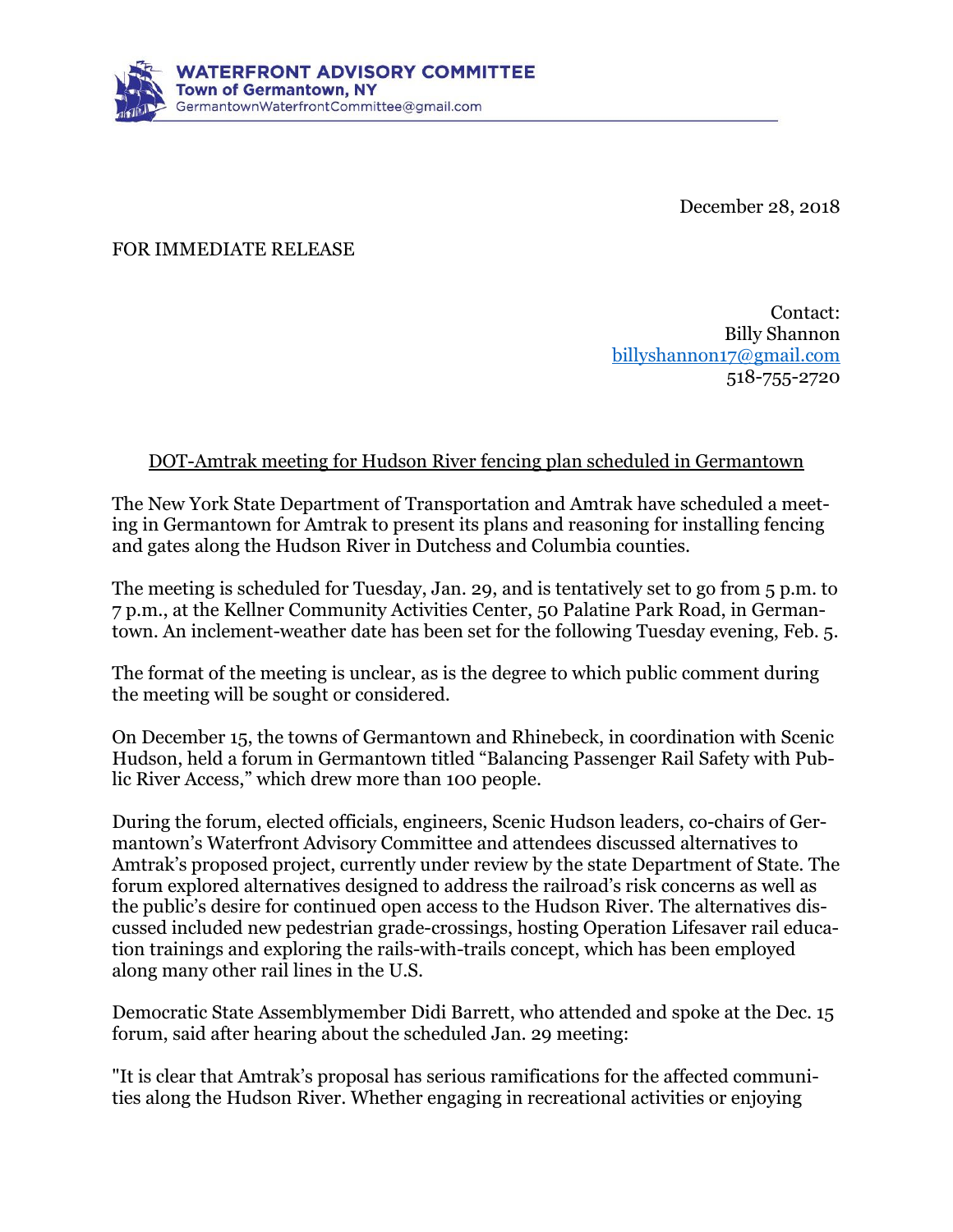

stunning viewsheds, residents and visitors alike have long cherished their river. Further, this loss of public access appears to be in conflict with the NYS Coastal Management Plan, as well as the local waterfront revitalization plans of communities in the area. I hope that Amtrak will use these public meetings as an opportunity to seriously consider alternative solutions such as 'rails-with-trails' to ensure both river access and safety near the tracks. I look forward to continuing to partner with local leaders and Amtrak to arrive at a win-win solution."

Republican State Senator-Elect Daphne Jordan, who will take office in January, said:

"Preserving and protecting Columbia County's scenic beauty and ensuring access to treasured local waterways are important, bi-partisan priorities. The public having continued access to the river for boating and fishing, consideration of Germantown's waterfront revitalization plans, ensuring public safety and exploring the possibility of state legislation encouraging rail with trail all should be part of this ongoing community conversation. I encourage everyone to attend the State DOT's public meeting scheduled for January 29 regarding Amtrak's fences and gates so they can have their voices heard and concerns addressed. As the newly elected state senator representing Columbia County, I look forward to taking part in this community conversation and continuing to hear from Germantown residents and all stakeholders."

Robert Beaury, Germantown's town supervisor, has requested the meeting's start time be shifted to 6 p.m. to ensure people working until 5 p.m. can attend. To confirm the start time, people should check GatesGate.org or the Germantown Waterfront pages on Facebook or Instagram leading up to Jan. 29.

"Before an agency can change how we access the waterfront, there must be considerable community involvement," said Beaury, who also spoke at the Dec. 15 forum. "Effective communication is critical to building and maintaining trust. Our stakeholders deserve it as of right. As government officials, whether you are elected or work for an agency, it is our duty to protect the people and their property. That is the central theme of the social contract which ties us together. There is no reasonable one-size-fits-all fences and gates model, and to plan to erect them here and there in a haphazard fashion underscores the need for the most thoughtful consideration regarding a range of questions and issues for each affected community. I look forward to working with all stakeholders and these agencies on January 29th and beyond in order to reach a reasonable, balanced outcome for Germantown."

Lee Park, a spokesman for the state Department of State, said the scheduled deadline for declaring whether Amtrak's proposed project is consistent with New York's coastal management policies—which among other things encourage increased access to public waterways—is February 8. But, he added, the schedule could be amended with a mutual agreement with Amtrak. The review period was extended multiple times in 2018.